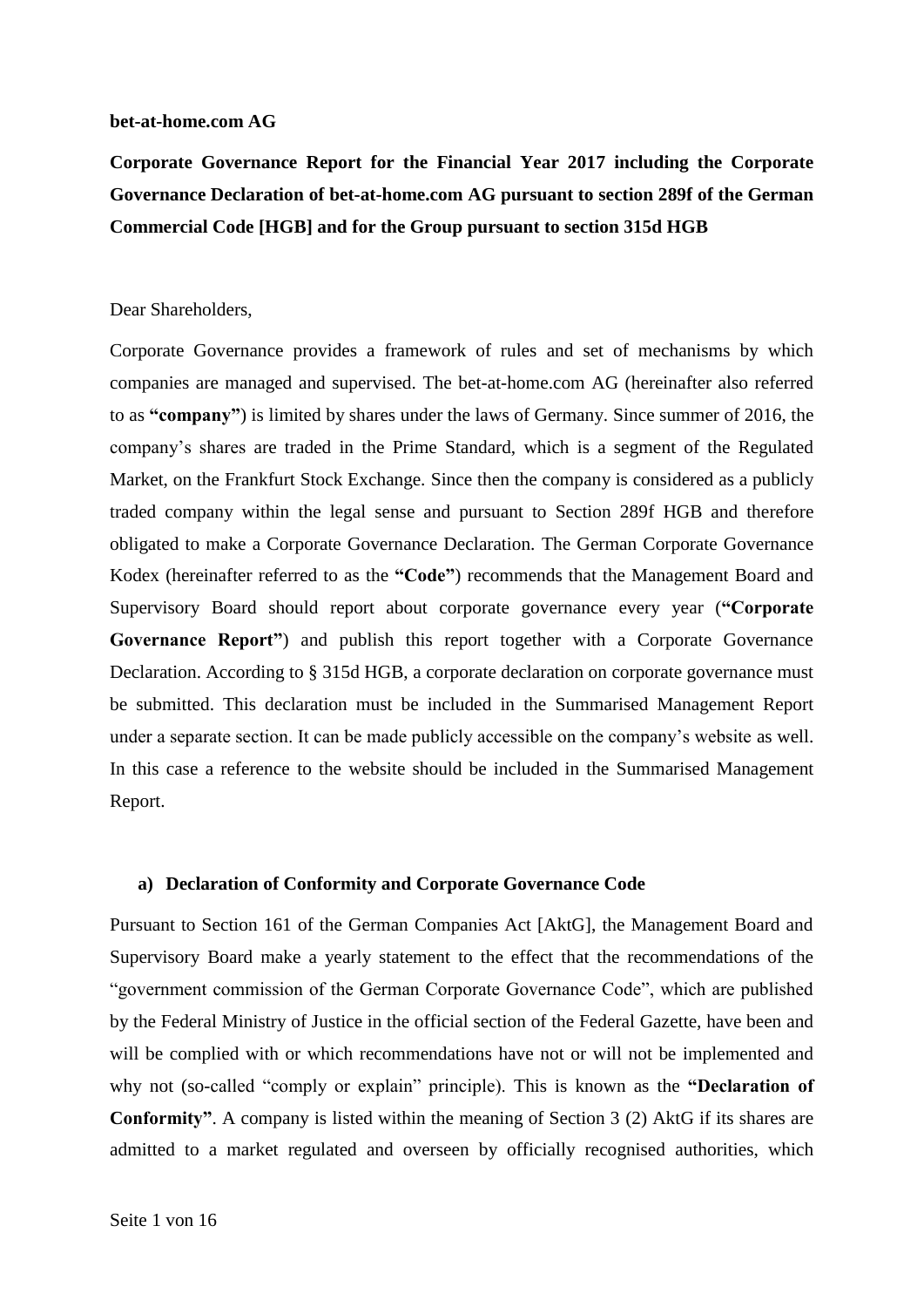regularly takes place and which is directly or indirectly available to the public. This is the case for the bet-at-home.com AG as a result of the listing in the Regulated Market of the Frankfurt Stock Exchange.

## **b) Corporate Governance Report / corporate governance statement**

The Code provides for the following content of the Corporate Governance Report:

• according to Section 3.10 of the Code, the report regarding Corporate Governance

• according to Section 5.4.1 of the Code, the objectives of the Supervisory Board regarding its composition **("diversity"**) and the status of their implementation,

• according to Section 7.1.3 of the Code, information on share option programmes and similar share-based incentive systems within the company unless this information is already provided in the financial statements, consolidated financial statements or compensation report.

The corporate governance statement is to include (i) the Declaration of Conformity, (ii) relevant information on corporate governance practices, and (iii) a description of the working procedure of the Management Board and Supervisory Board as well as the composition and working procedure of their committee as well as (iv) the determination in accordance with Sections 76 (4) and 111 (5) AktG (target percentages of women) and disclosure if the targets set for the reporting period have been met and provide reasons if this has not been the case. Furthermore, a description of the concept of diversity (v) that is pursued with regard to the composition of the representative body and the Supervisory Board with respect to aspects such as age, gender, educational or professional background, as well as the objectives of this concept of diversity, the nature of his implementation and the results achieved in the financial year.

#### I. **Declaration of Conformity in accordance with Section 161 AktG**

In March 2017, the Management Board and Supervisory Board issued the following Declaration of Conformity: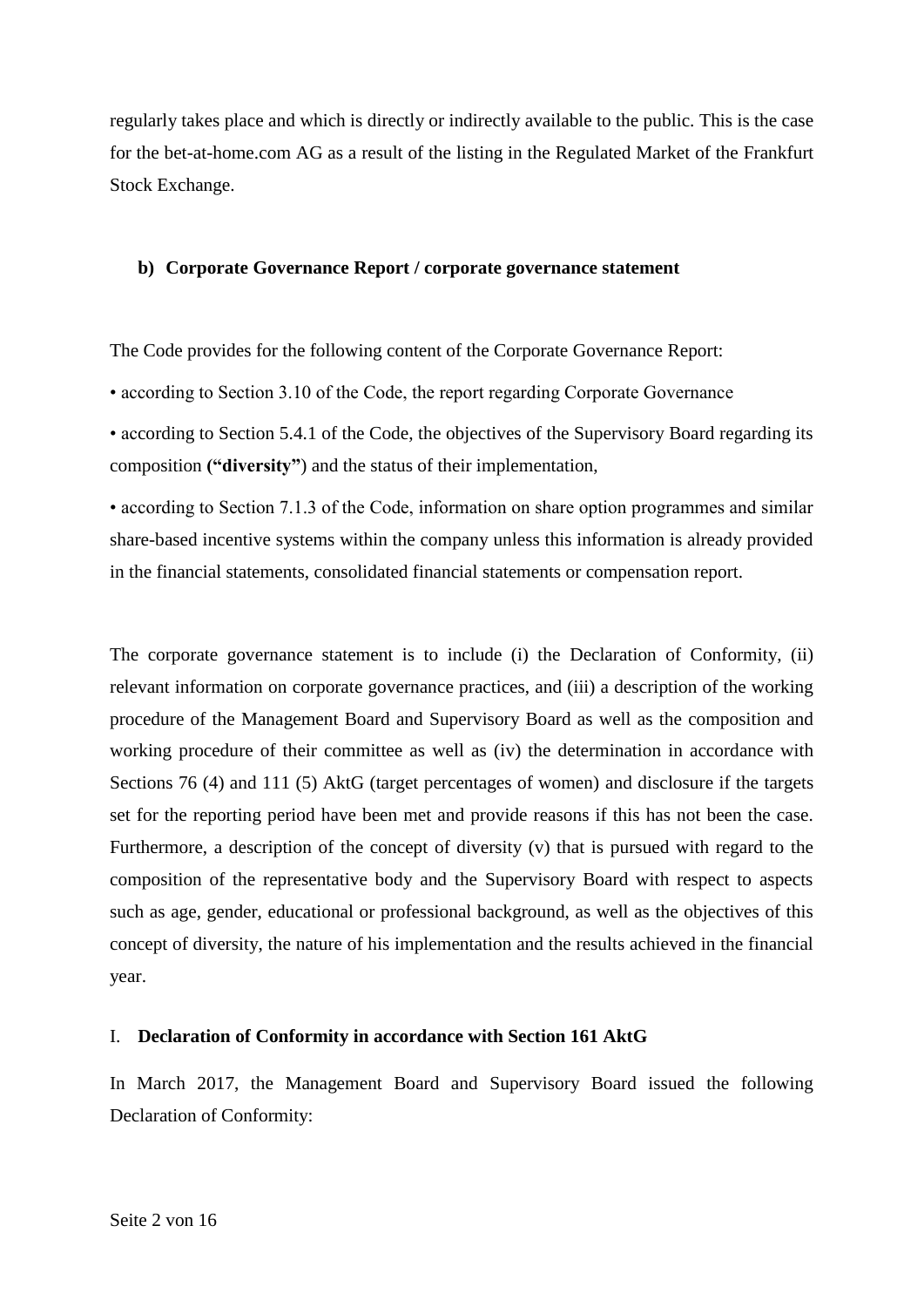*The Management Board and Supervisory Board of bet-at-home.com AG herewith declare, that bet-at-home.com AG has been implementing the recommendations of the German Corporate Governance Code pursuant to the declaration of conformity of March 2016 along with the mid-year amendment of May 2016 in the version dated 5 May 2015 until the date of the issuance of this Declaration of Conformity with the exceptions disclosed in March 2016.*

*Furthermore, the Management Board and Supervisory Board of bet-at-home.com AG declare, that bet-at-home.com AG will implement the recommendations of the German Corporate Governance Code in the version dated 5 May 2015 with the following exceptions (the sections below are those of the Code in the version dated 5 May 2015):*

#### *Deductible for the D&O policy for the Supervisory Board (Section 3.8)*

*The company has a D&O policy without any deductible for the members of the Supervisory Board. In the view of the company, such a deductible is not necessary to ensure the motivation and sense of responsibility of the members of the Supervisory Board. A deductible could even run counter to the company's efforts to obtain people of excellence from within Germany and abroad for its Supervisory Board. The Supervisory Board was also expressly excluded (Section 116 AktG) from the new statutory measures on the deductible for members of the Supervisory Board in the Act on the Appropriateness of Management Board Compensation [VorstAG] (§ 116 AktG).*

#### *The Management Board must have a chairman (Section 4.2.1)*

*No chairman of the Management Board has been appointed. The Management Board and Supervisory Board are of the opinion that the two members of the Management Board have worked together efficiently and like good colleagues hitherto. No need has therefore been seen to appoint a chairman thus far, especially since the Management Board presently consists of two people, for which the appointment of a chairman is not mandatory for organisational reasons either.*

*Maximum limit for the remuneration of the Management Board (Section 4.2.3)*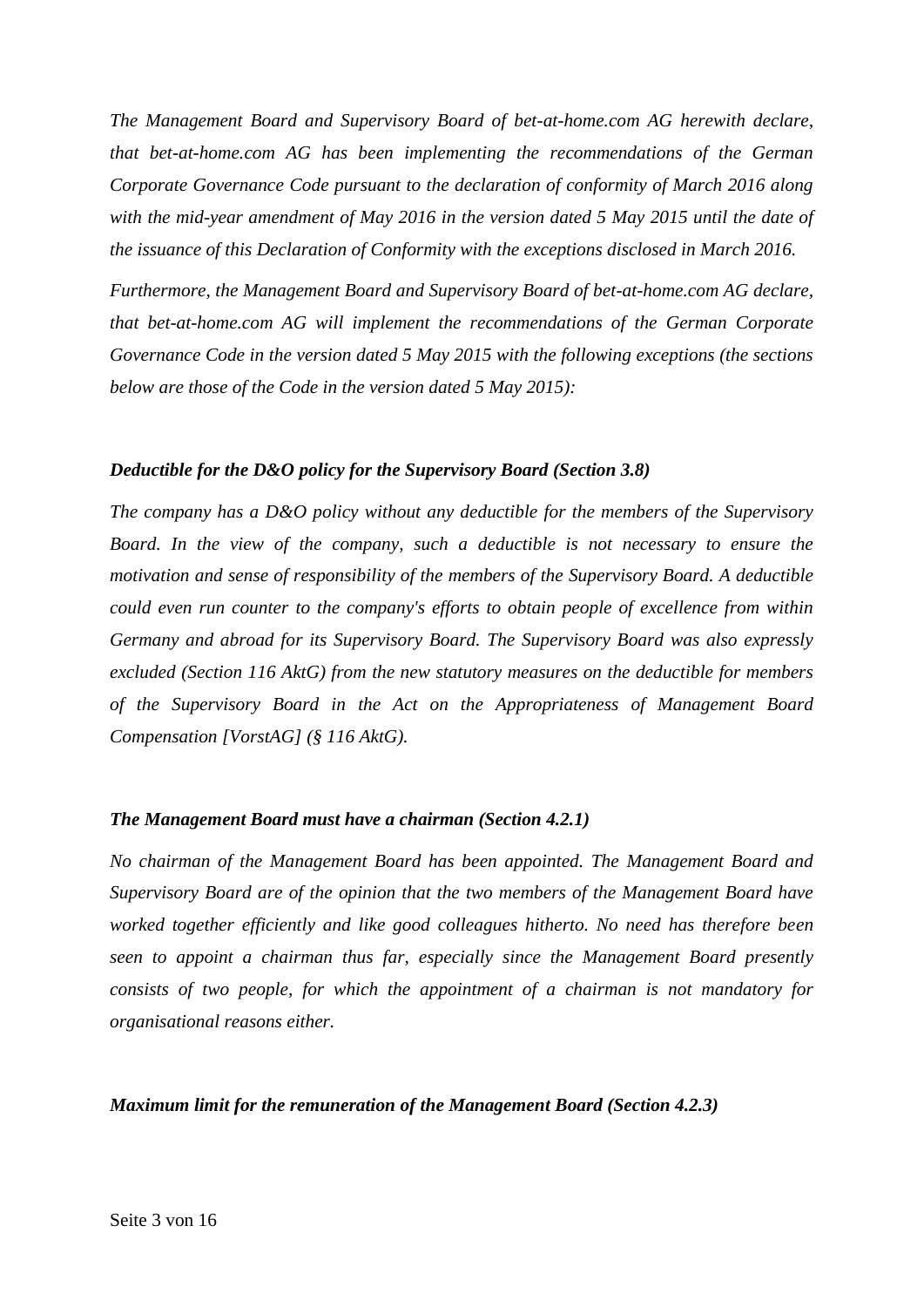*The remuneration for members of the Management Board should be limited in total and with respect to variable remuneration components. The agreement between the company and its Management Board members provide such limitations. Without identifying any deviation from Section 4.2.3 of the Code in the opinion of the Management Board and Supervisory Board, it is pointed out that the main shareholder of the bet-at-home.com AG, Mangas BAH SAS, promised the members of the Management Board in 2016 for the first time a variable remuneration that is solely paid by it. Therefore, neither the bet-at-home.com AG nor any its subsidiaries is burdened financially. The generation and the amount of this variable remuneration depend on the outperformance of a certain level of bet-at-home.com AG's share price (basic amount) in the years 2016, 2017 and 2018. Further information can be views in the remuneration report, which is part of the summarised management report for the financial year 2016.*

## *Committees (Section 5.3)*

*Under the Articles of Association, the company's Supervisory Board consists of three members. Given this size, it would appear neither necessary nor expedient to set up committees, as the imaginable tasks of committees could be performed just as effectively and competently by the entire Supervisory Board.*

## *Composition of the Supervisory Board (Section 5.4.1)*

*The Supervisory Board must set specific objectives for its composition. In accordance with the Code in the version of 5 May 2015, these objectives will now also include a regulated limit for the time spent serving by each member on the Supervisory Board. However, the determination of a regulated limit for the time spent serving by each member on the Supervisory Board appears to be not useful from today's perspective. A time limit specifying the maximum time spent by each member serving on the Supervisory Board cannot be properly determined in abstract terms. The Supervisory Board is of the opinion that it would make more sense to assess in each individual case if the time already spent by each member serving on the Supervisory Board could prevent the member from performing their future duties in a factual, proper and unbiased manner.*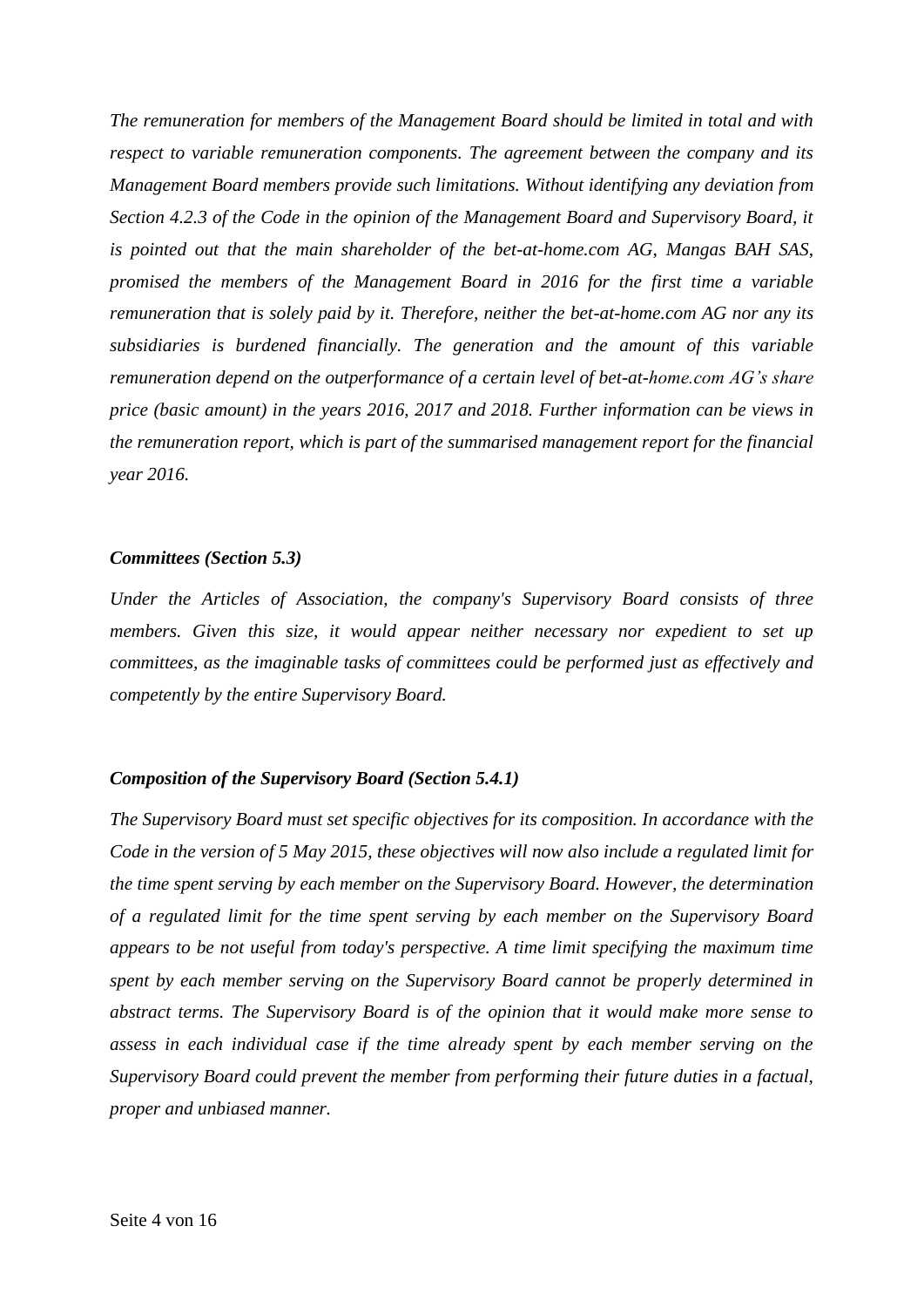# *Components and disclosure of Supervisory Board compensation (Section 5.4.6)*

*Compensation of the members of the Supervisory Board includes the position of chairman but not that of deputy chairman. Nor does there appear to be a need to differentiate between a deputy chairman and ordinary member, as the participation of all members is required for resolutions in the Supervisory Board of three people, so that cases where the chairman is represented by the deputy rarely occur in practice.*

## II. **Disclosures required by Section 289f (2) nos. 2 to 4 HGB**

The company is a company limited by shares under the laws of Germany. It is therefore governed in particular by German company law and capital market regulations as well as the provisions of the Articles of Association and the rules of procedure for the Management Board and Supervisory Board.

A two-tier management and supervision structure arises from the Management Board and Supervisory Board. Both executive bodies are committed to the interests of the shareholders and the good of the company. The AGM is the company's third executive body. It serves the decision-making process of the shareholders.

## 1. **Management Board**

The Management Board represents the company to the outside world. It conducts its business in accordance with the law, the Articles of Association and the rules of procedure for the Management Board and ensures suitable risk management. The Management Board develops the company's strategy, coordinates it with the Supervisory Board and ensures its implementation. The Management Board has the task of creating long-term value on its own responsibility.

The company's Management Board consists currently of two members. The members of the Management Board bear common responsibility for the entire management. Notwithstanding the collective responsibility of the Management Board members, each individual member runs all its areas and domains in line with Management Board's resolutions on its own responsibility.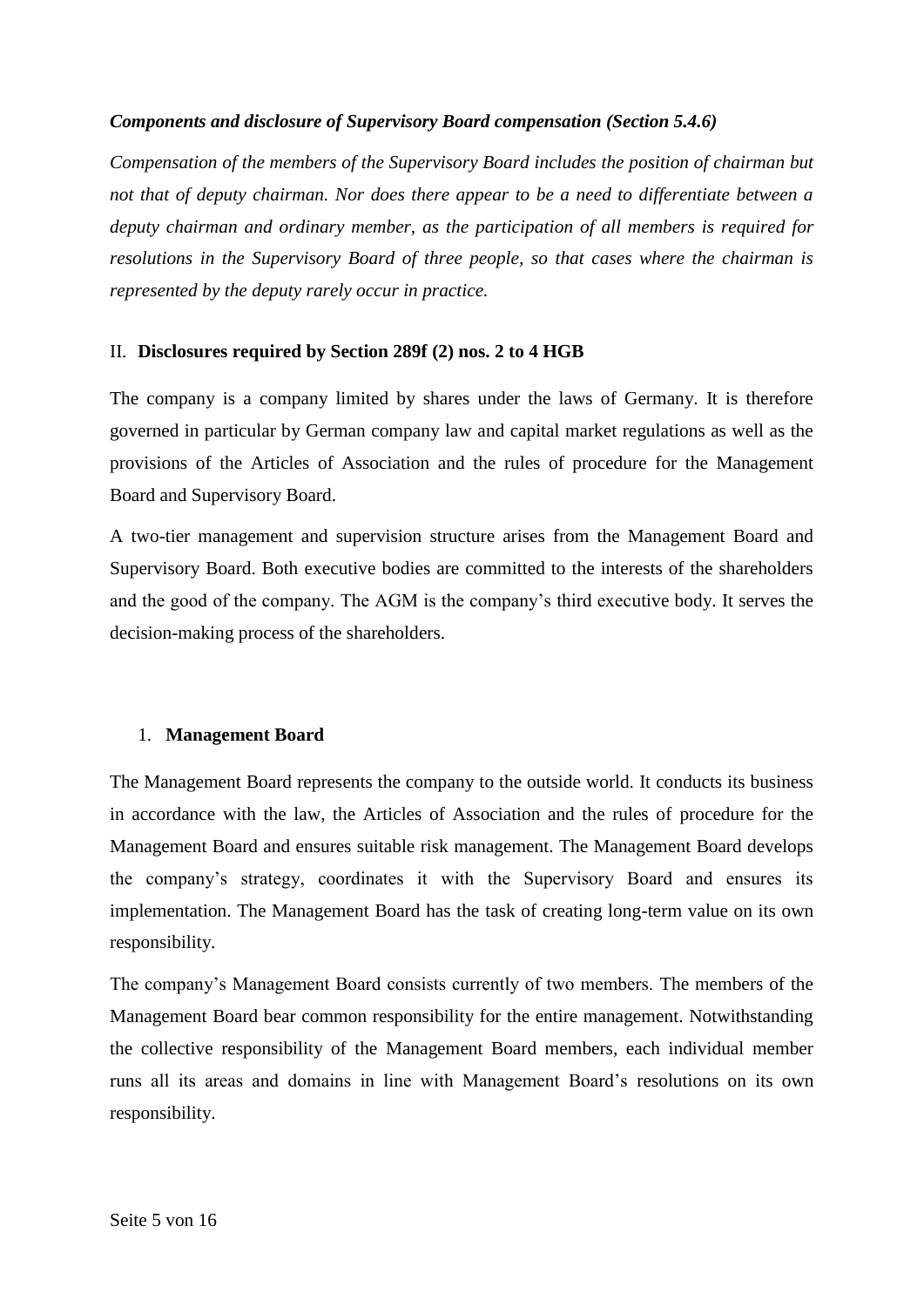The Supervisory Board has issued rules of procedure for the Management Board. Under the rules of procedure for the Management Board, actions and business by the Management Board of fundamental importance require the approval of the Supervisory Board.

The Management Board makes regular, timely and comprehensive reports to the Supervisory Board about all material aspects of the business development, significant transactions and the current earnings situation including the risk situation and risk management. Deviations in the business development from plans and targets are explained to and discussed with the Supervisory Board. Furthermore, the Management Board regularly reports on compliance, i.e. the actions taken to comply with laws and company regulations, which fall under the Management Board's responsibility.

### 2. **Supervisory Board**

The Supervisory Board advises the Management Board in the management of the company. It supervises its activities. The Supervisory Board appoints and dismisses the members of the Management Board, determines the compensation system for the members of the Management Board and agrees their respective compensation.

The Supervisory Board is involved in all decisions of fundamental importance to the company. The Supervisory Board can make certain transactions contingent on its approval. The main tasks of the Supervisory Board also include making nominations for election to the Supervisory Board and for the appointment of the auditor. In this respect, the Management Board has no right of nomination.

The principles of cooperation in the Supervisory Board are laid down in the Supervisory Board's rules of procedure.

#### 3. **Annual General Meeting**

The shareholders safeguard their rights at the AGM. There they exercise their voting rights. The AGM is held annually within the first eight months of a financial year. The agenda for the AGM, including the reports and documents required for the AGM, is also posted on the company's website. To facilitate them in personally safeguarding their rights, the company places a proxy at the instruction of the shareholders. In calling the AGM, i.e. in notices to the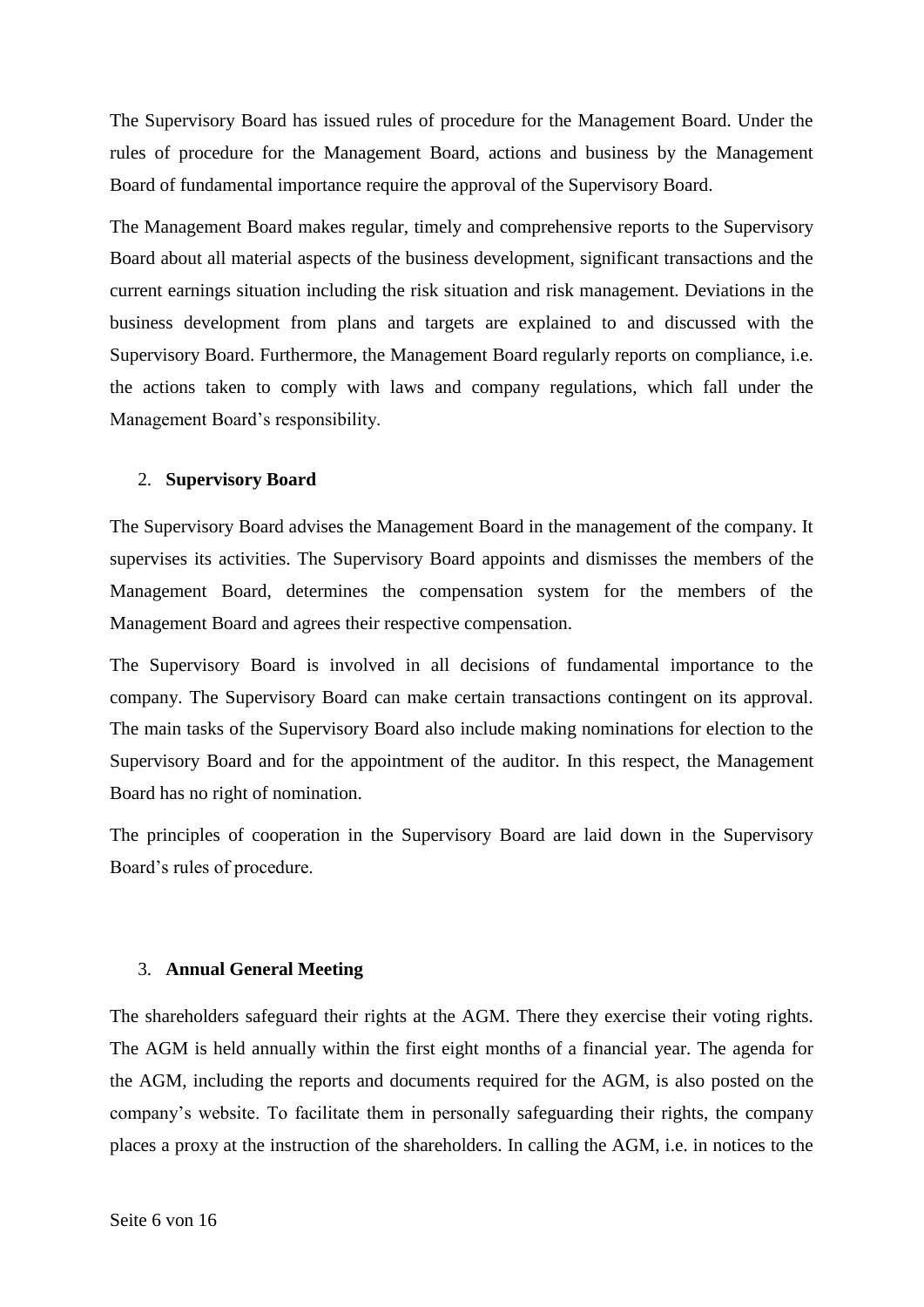shareholders, an explanation is given of how to submit proxy voting instructions prior to the AGM.

The AGM passes resolutions on granting discharge to the Management Board and Supervisory Board. It decides on the appropriation of the retained earnings and on the election of the auditor. The AGM is also responsible for decisions on corporate actions and approval of inter-company agreements and alterations to the Articles of Association.

### 4. **Disclosures on corporate governance practices**

At the core of the management culture of the company and its subsidiaries are values enshrined in laws or company regulations and instructions. Of particular importance in this respect are concepts which further the interests in making a profit. By the same token, serious and comprehensive customer protection, in particular protection for youth and prevention, are of vital importance.

This is the basis of the common understanding between the management and staff to combine lasting growth with financial success and, at the same time, to take effective measures to prevent the negative impact of the services provided.

To achieve this objective, all staff must be aware of these demands and be willing and able to take responsibility for them. Taking one's own responsibility and initiative presumes an understanding of the company's strategy. This is why the management regularly informs the staff about the company's objectives, current business development, market and its competition. Efficient management and cooperation therefore hinge on clearly defined company structures, areas of responsibility and workflows. In conjunction with defined yet ever improving processes, this structure makes it possible to align management activities to the company's objectives and to check on a regular basis whether those objectives have been achieved.

Particular importance is attached in this respect to the motivation and appreciation of the company's staff since high commitment, productivity and efficiency can only be achieved in a positively experienced work environment where people closely identify with the company and its objectives.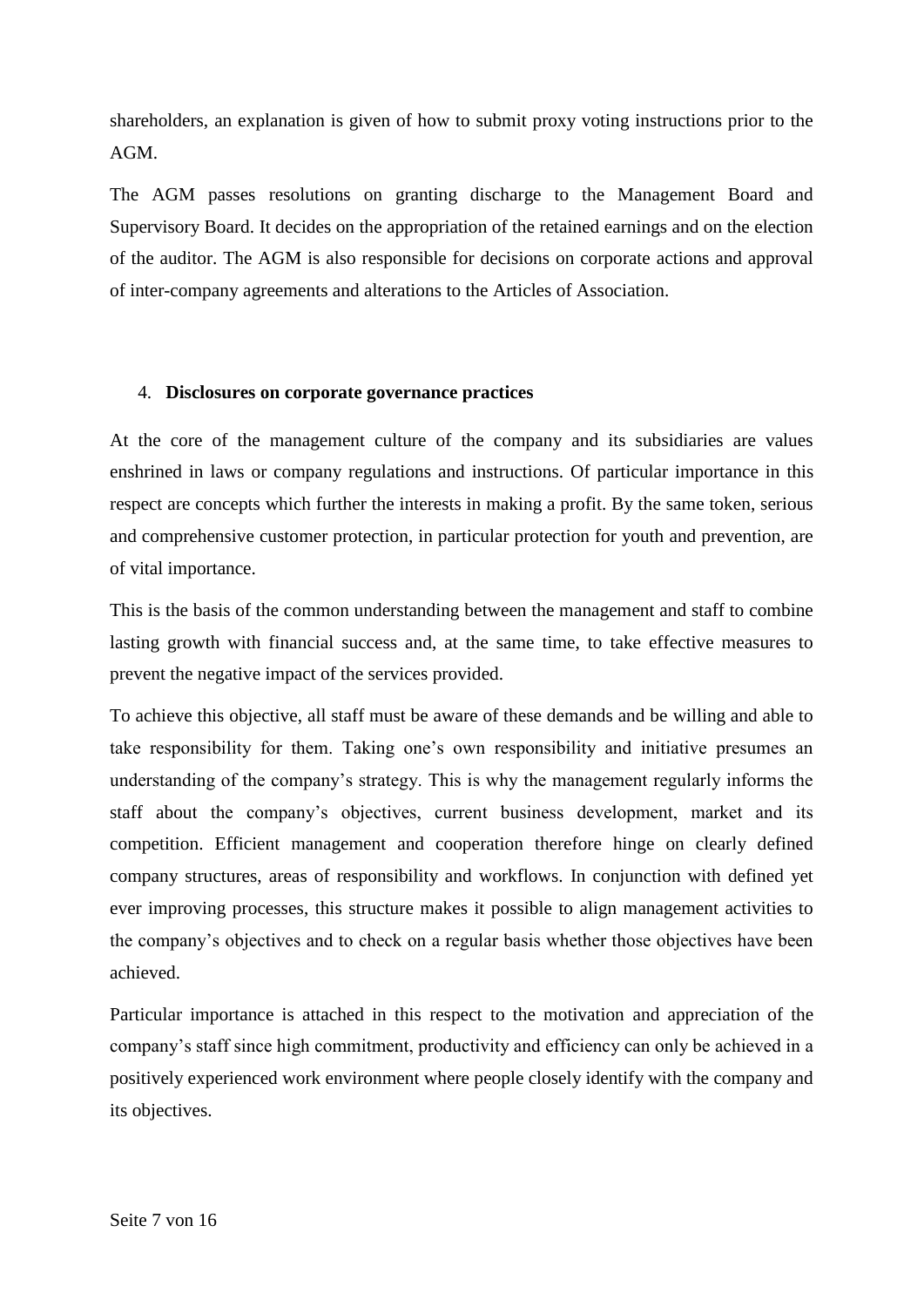It is for this reason that the company promotes a balance between the expected high-quality and concentrated work performed in a dynamic market, on the one hand, and the needs and requirements of private life, on the other (work-life balance).

#### 5. **Compliance**

The Management Board is responsible for compliance with the law and company regulations and works towards that throughout the Group company. In conducting its business, the bet-athome AG Group must orient itself towards legal systems in different countries. This is especially true because of the different legislative conditions for betting and gambling, which are anchored in the free movement of goods and services enshrined in European law.

There where state licensing is possible in a European legal framework, our aim is to obtain licences and fulfil the respective requirements for the long term. In addition, we pay – mark you, also in countries seeking to maintain state betting and gambling monopolies and which restrict private providers – all applicable levies and taxes on betting and gambling.

We expect our staff to conduct themselves ethically and in accordance with the law in their daily business. For precisely as a provider of betting and gambling, maximum integrity is indispensable in our highly regulated markets in order to justify the trust instilled in us by the authorities and, above all, by our customers.

In training sessions conducted with the assistance of the respective compliance officers, our staff are familiarised with the relevant codes of conduct as well as the laws and regulations. Our employees have the opportunity and are requested - on request also protected - to give indications of possible legal violations in the companies of the bet-at-home.com AG Group.

#### 6. **Accounting**

The consolidated financial statements of bet-at-home.com AG are prepared in accordance with the International Accounting Standards (IAS) and International Financial Reporting Standards (IFRS), by taking account of the interpretations of the Standing Interpretations Committee (SIC) and the International Financial Reporting Interpretations Committee (IFRIC).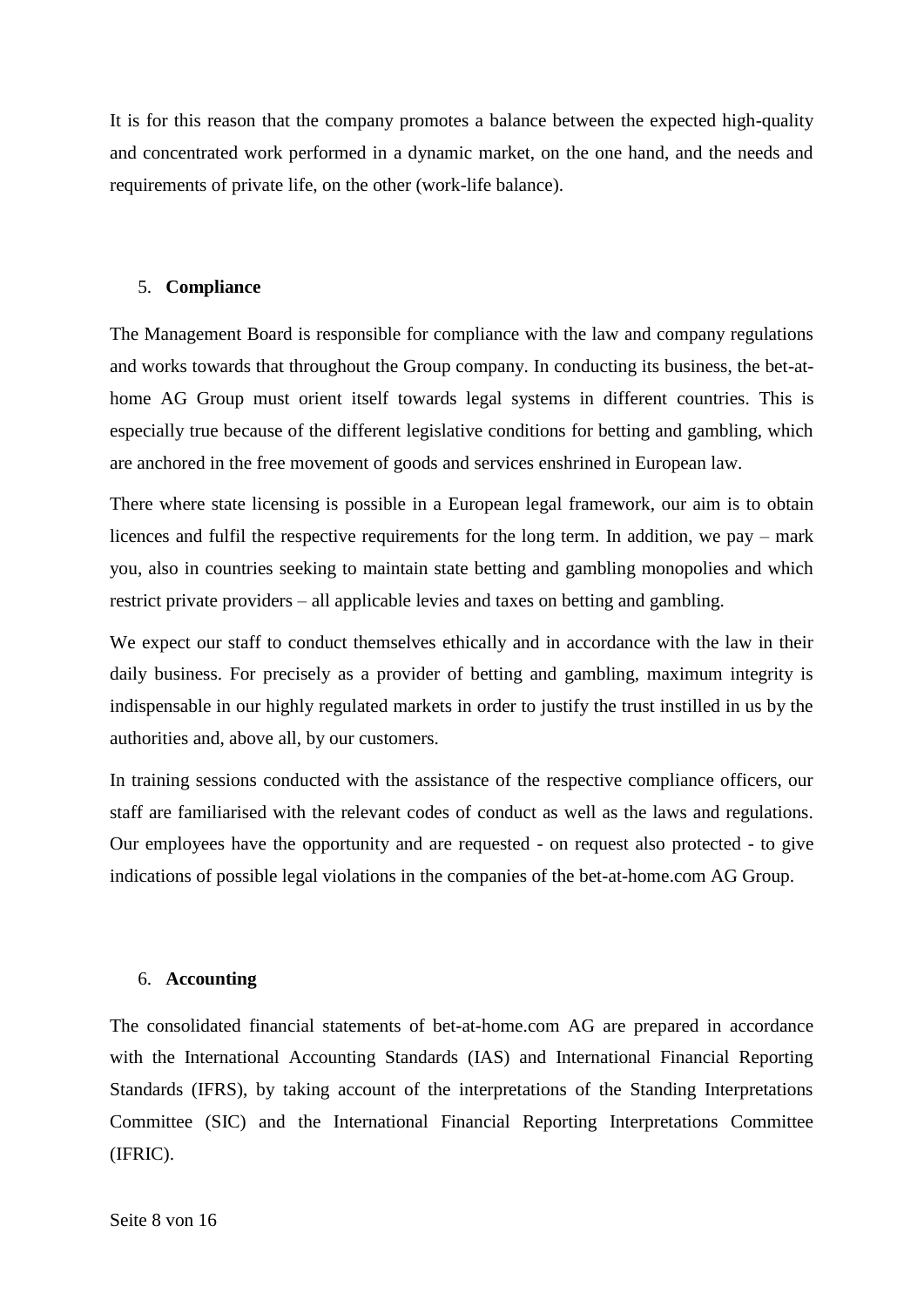The separate financial statement for the AG is prepared in accordance with the provisions of the German Commercial Code.

Financial reports and interim financial reports (e.g. half-year reports) are published within the statutory deadlines and in accordance with the regulations for the Prime Standard segment of the Frankfurt Stock Exchange.

#### 7. **Transparency**

Our shareholders are informed, in particular, in the annual report and by the publication of important information as well as current press releases on significant events within the company and the Group.

Dealing with substantial information refers in particular to Regulation (EU) No 596/2014 (Market Abuse Regulation) for the publication of insider information, lists of insiders and transactions of executives (Directors' Dealings). Internally, compliance with the Market Abuse Regulation forms an integral part of our compliance structure.

#### 8. **Equal participation of men and women**

The Act for the equal participation of women and men in leadership positions in the private sector and the public sector applies since 1 May 2015. Section 111 (5) AktG states that the Supervisory Boards of companies that are listed or subject to co-determination must specify the target percentages of women on the Supervisory Board and Management Board. In Section 76 (4) AktG, the Management Boards of companies that are listed or subject to codetermination must specify the target percentages of women on both executive levels below the Management Board. At the same time, deadlines to attain these objectives shall be defined. These periods of time should not exceed five years.

#### **Female representation on the Management Board**

The target percentage of women on the Management Board was defined as 0.00%. The deadline for the achievement of this objective is 31.12.2018. The company's Management Board consists currently of two members, having no woman on the Management Board. All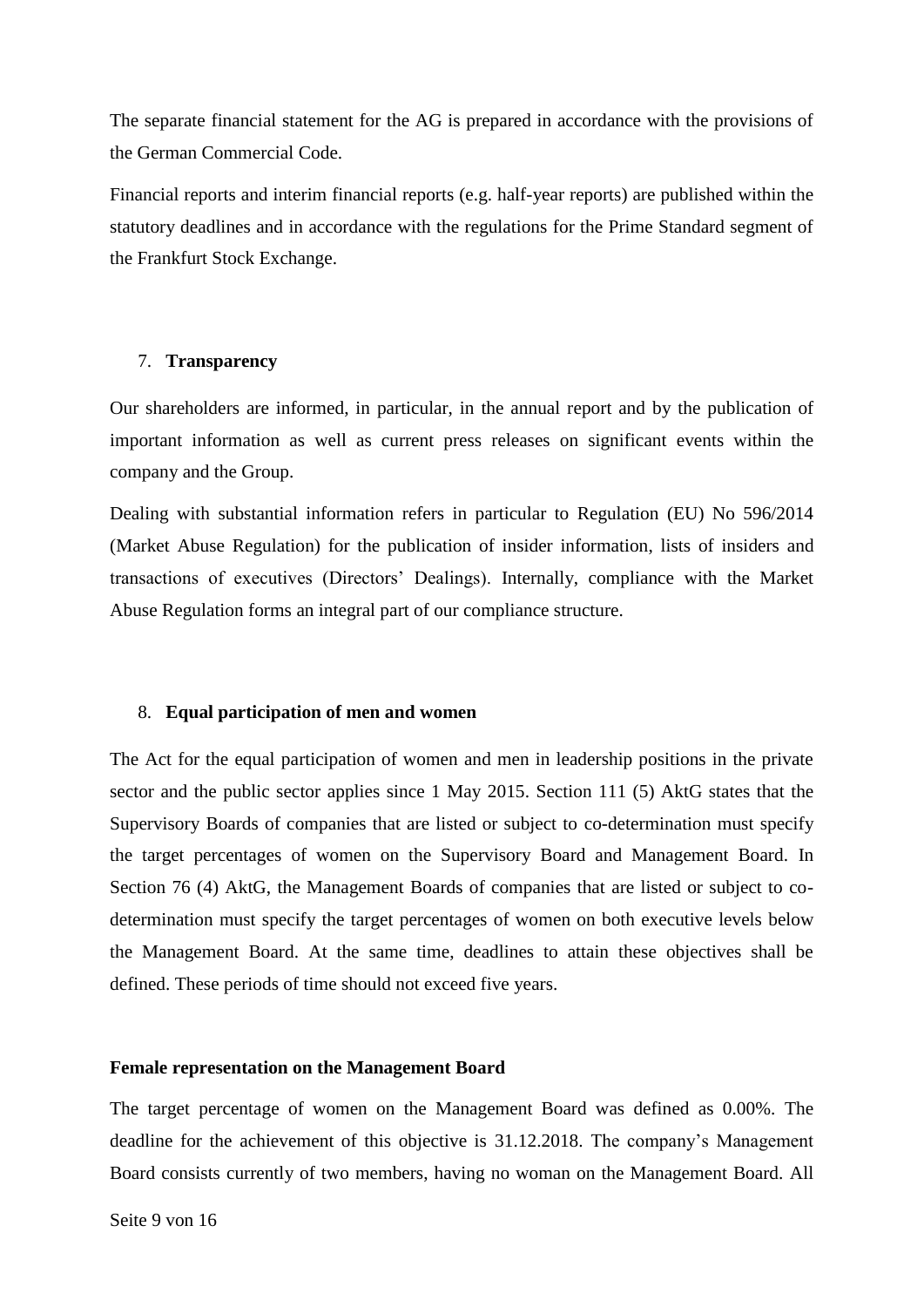contracts with members of the Management Boards remain effective at least until 31.12.2018. Achieving a defined target of more than 0.00% until 31.12.2018 would require the withdrawal or resignation of a current member of the Management Board ahead of schedule and the appointment of a woman as substitute. Alternatively, an expansion of the Management Board in connection with the newly appointment of a woman would be possible. There are no plans for either scenario. A target percentage of 0.00% is exceptionally allowed if the Board of Directors consists merely of men, which contracts run longer than deadline for the achievement of the target. The Supervisory Board of the bet-at-home.com AG made use of this recognised exception. At the moment the target is achieved.

#### **Female representation on the Supervisory Board**

The target percentage of women on the Supervisory Board was defined as one-third. The deadline for the achievement of this objective is 30.06.2022. At the moment the target is achieved.

#### **Female representation on both executive levels below the Management Board**

At the moment, the company has no management levels within the meaning of Section 76 (4) AktG. If the evaluation of the status quo shows that there are no (two) management levels below the Management Board, Section 76 (4) AktG shall be restricted according to current legal assessment. Thereupon, targets will be defined only for existing management levels. In case of missing management levels below the Management Board (e.g. holding companies as the bet-at-home.com AG) there are no obligations in this regard according to current legal assessment. Due to the absence of two management levels below the Management Board no target percentage for women pursuant to 76 (4) AktG was defined. A deadline for the achievement of this target was not defined as well. As soon as a management level below the Management Board is implemented, a target percentage for women pursuant to 76 (4) AktG will be defined. Notwithstanding the above, an evaluation of the situation will take place on 30.06.2022 at the latest.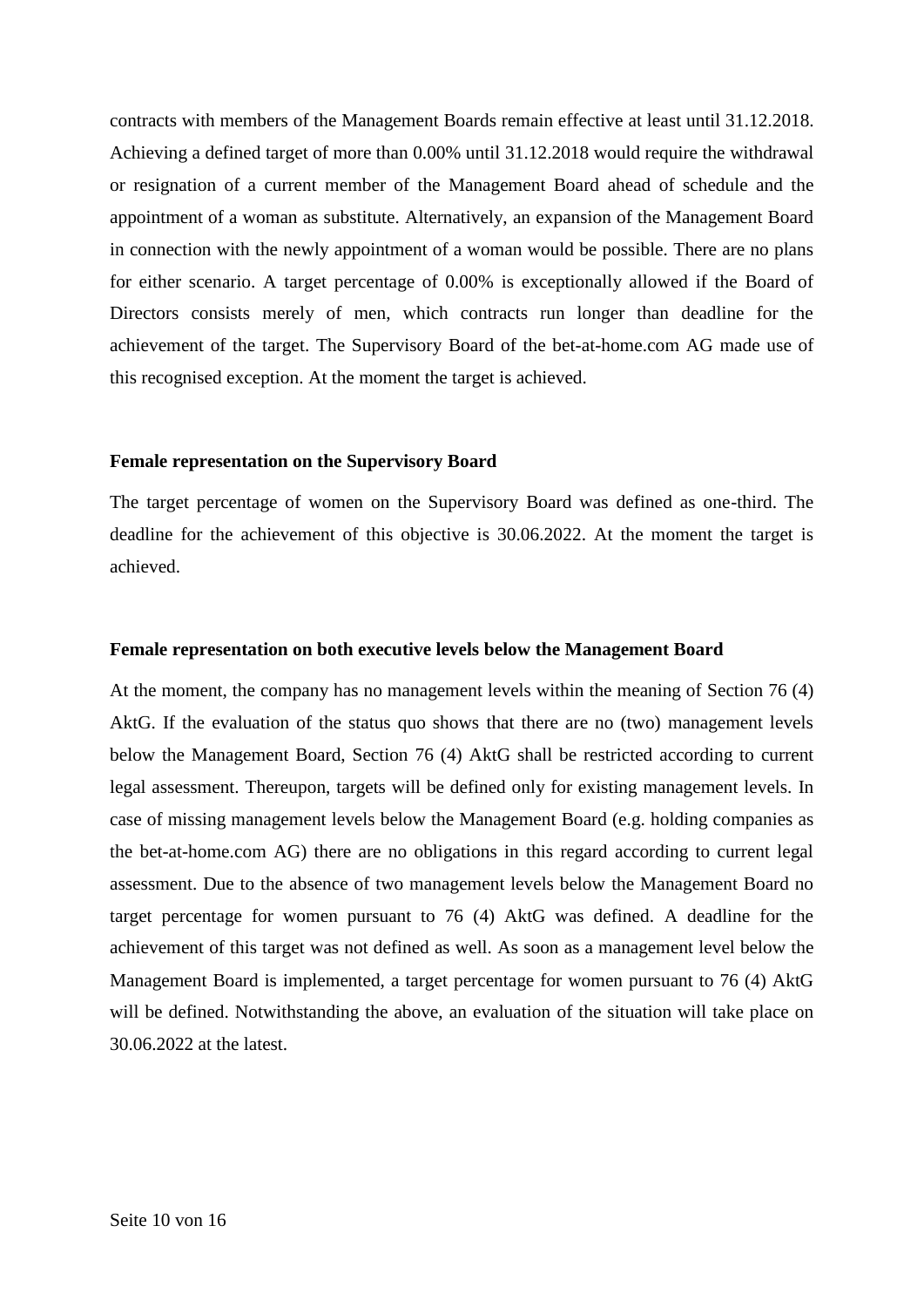## III. **Diversity**

## 1. **Supervisory Board**

### **i) Objectives in the composition of the Supervisory Board**

The company's Supervisory Board consists of three members elected by the shareholders. The Supervisory Board should name concrete objectives for its composition and develop a competence profile for the entire Supervisory Board. In terms of its composition, it should include the company's international activities, potential conflicts of interest, the number of independent Supervisory Board members within the meaning of section 5.4.2 of the Code, an age limit to be set for Supervisory Board members, and a regular limit on the length of service on the Supervisory Board and diversity. Diversity includes aspects such as age, gender, educational or professional background.

According to Section 5.4.2 of the Code, the Supervisory Board must include what it considers an adequate number of independent members. Within the meaning of this recommendation, a Supervisory Board member is particularly not considered independent if he or she has personal or business relations with the company, its executive bodies, a controlling shareholder or an enterprise associated with the latter which may cause a substantial and not merely temporary conflict of interests. The Supervisory Board may have no more than two former members of the Management Board among its members. Supervisory Board members must not hold directorships or provide advisory services to the company's major competitors.

The Supervisory Board is in agreement with the content of the Code, whereby besides its balanced professional qualification, the Supervisory Board will also have an appropriate degree of internationality and female representation at all times.

The composition of the Supervisory Board must therefore take account of the fact that bet-at home.com AG is an innovative and international company and that it relies on modern means of communication over the internet for the provision of its services.

Yet diversity does not mean that a person is nominated as a candidate for the Supervisory Board solely because he or she possesses a certain personal quality; hence, no mandatory quota requirements are imposed.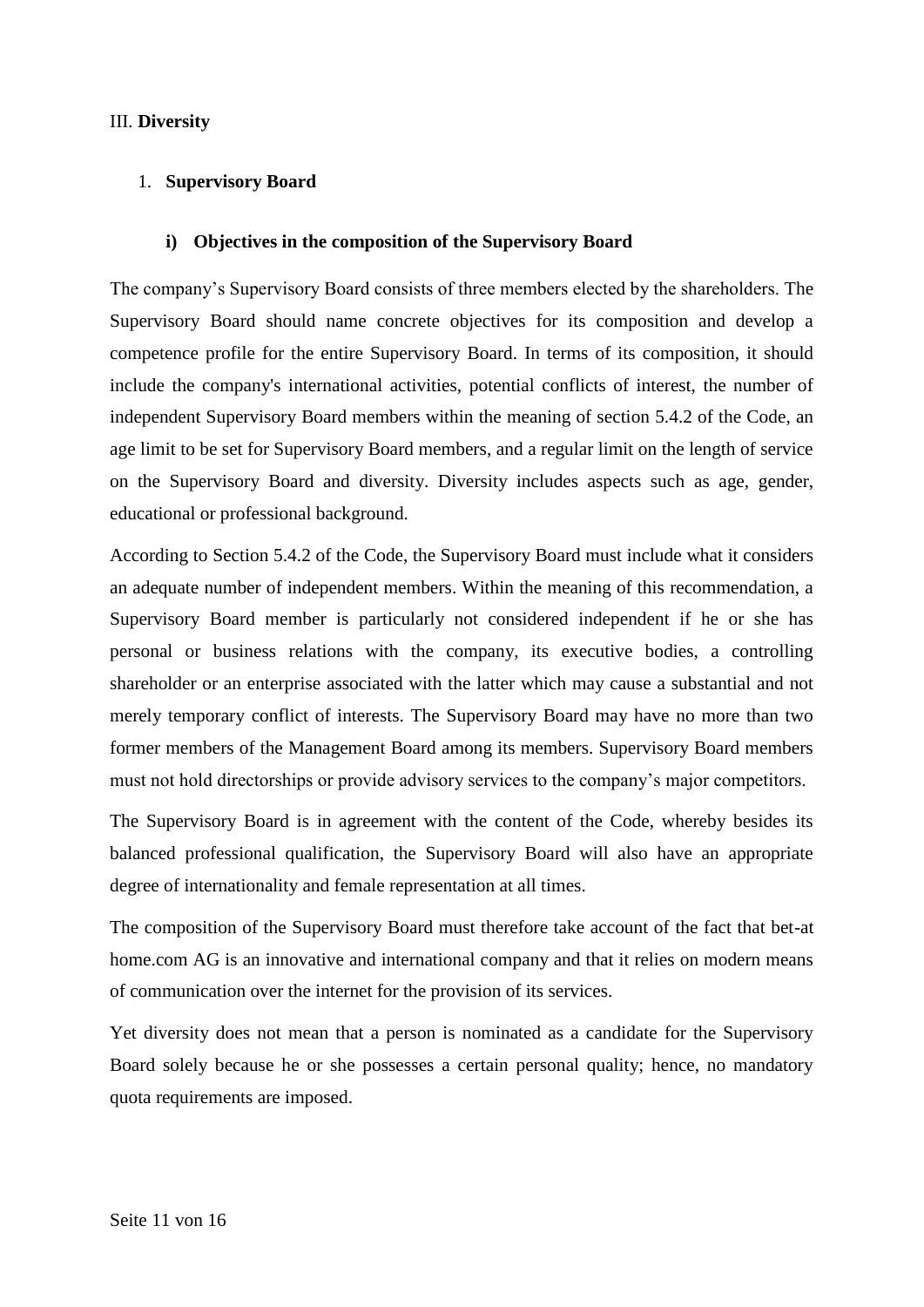For companies within the meaning of Section 264d of the German Commercial Code, at least one independent member of the Supervisory Board must, in accordance with Section 100 (5) AktG, have expertise in accounting or auditing.

On 12 March 2015, the Supervisory Board set the following objectives regarding its composition:

• To take into account the international activity of the company and its subsidiaries

• To take into account professional/technical expertise and industry knowledge, especially in relation to online betting and gambling

• Expertise in accounting or auditing

• At least one independent member within the meaning of the current recommendations of the Code

- Prevention of conflicts of interest
- Availability and commitment
- Maximum of three supervisory board positions in non-group companies

• To take into account the age limits defined in the rules of procedure of the Supervisory Board

• A one-third ratio of women

The panel's competence profile includes general knowledge of the industry and markets, understanding of the business model and basic knowledge of the (legal) framework conditions, basic compliance, finance and accounting skills, and of course the ability to understand reports and board submissions and to draw their own conclusions, including the ability to assess the validity, cost-effectiveness, appropriateness and legality of the business decisions to be assessed or to check them for plausibility. In addition, the members of the Supervisory Board must individually meet certain minimum personal requirements that are essential for the efficient work of the Supervisory Board, such as time availability, integrity, confidentiality, ability to discuss, interaction and teamwork.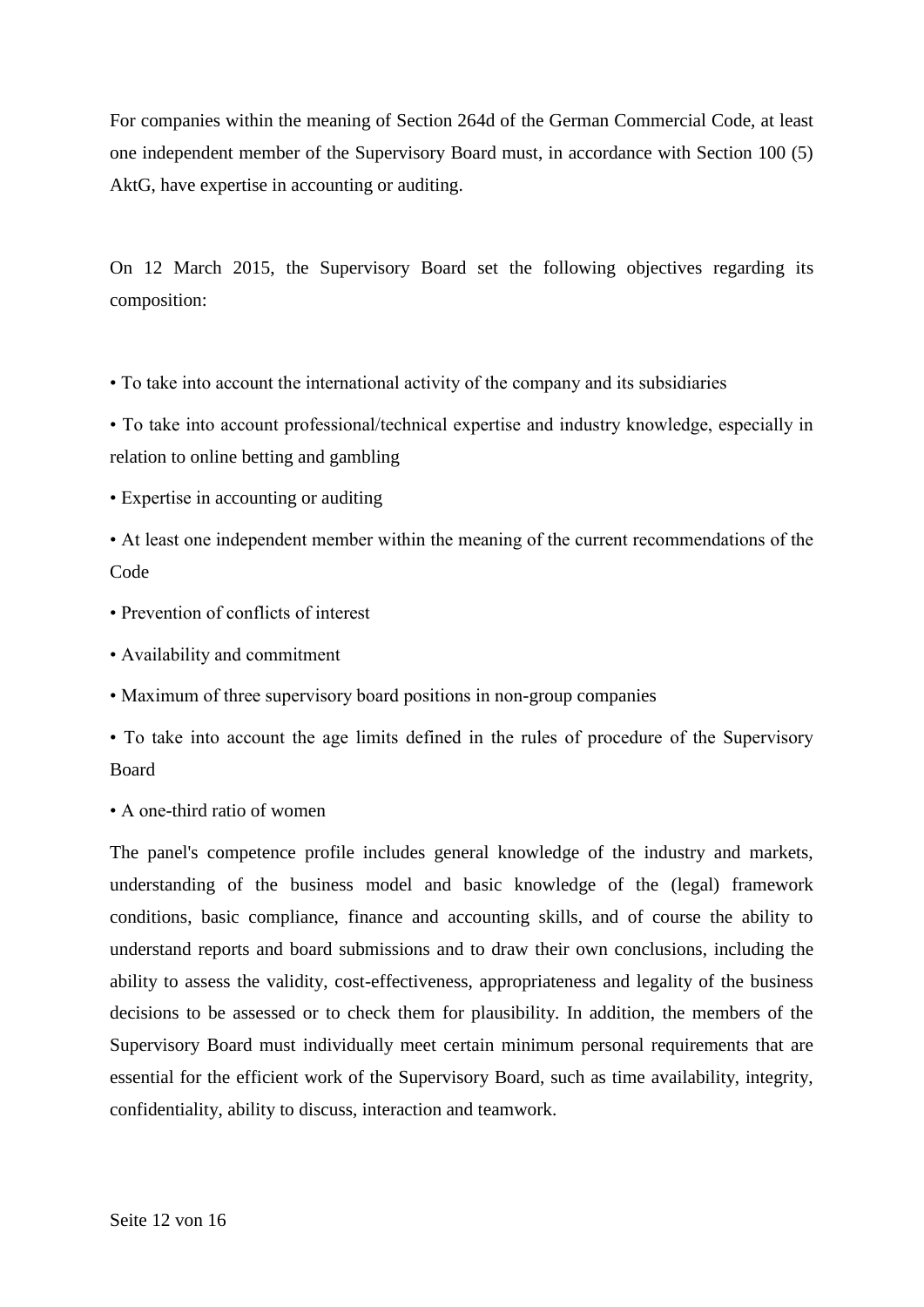# **ii) Status of implementation of these objectives in the view of the Supervisory Board**

All relevant professional competences are represented in the Supervisory Board at present. This holds particularly true for the industry-related requirements as well as in respect of accounting and auditing. Comprehensive experience in the international business community is also present, just as are members from different countries.

# Members at present:

- **Mr. Martin Arendts, M.B.L-HSG**, lawyer, chairman of the Supervisory Board, is the founder and owner of law firm ARENDTS ANWÄLTE. Specialised in investment law as well as gambling and betting law, he has a high level of expertise in not only issues of company law, capital market law and corporate governance but also in the main legal issues for bet-at home.com Group in relation to gambling and betting. Mr. Arendts also has expertise in accounting and auditing due to his professional activities. Mr. Arendts has been a member of our Supervisory Board since 13.08.2007.
- Ms. Isabelle Andres is CEO of Karina Square., Paris, France. Ms. Andres is a former CEO of Betclic Everest Group S.A.S. As the parent company of bet-at-home.com AG, Betclic Everest Group S.A.S. pools various gambling and betting activities. Ms. Andres therefore has excellent, relevant market expertise and accounting knowledge. Ms. Andres has been a member of our Supervisory Board since 04.05.2012.
- **Mr. Jean-Laurent Nabet** was the head of M&A at Vivendi Universal before working as an investment banker for Deutsche Bank in Paris. As investment manager (Head of Investment) for LOV Group Invest S.A.S., Paris, France, Mr. Nabet has excellent, relevant market expertise and knowledge of the entertainment industry as well as investment and internet business. Mr. Nabet has been a member of our Supervisory Board since 31.08.2009.

All members of the Supervisory Board have sufficient time to perform their tasks. None of the members of the Supervisory Board has exceeded the limit of supervisory board positions held outside the Group.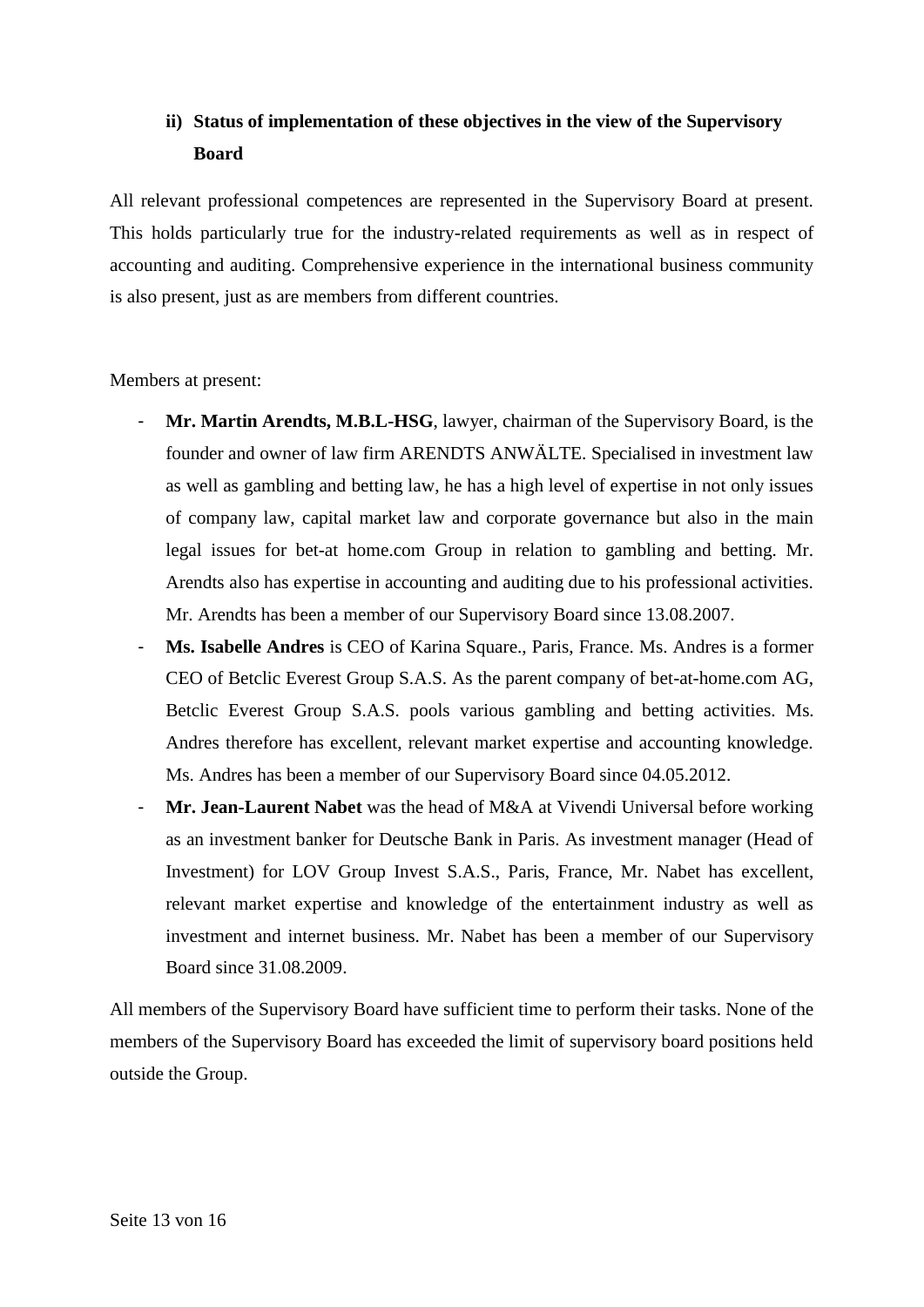Independence within the Supervisory Board has been preserved. In the estimation of the Management Board and Supervisory Board, the members of the Supervisory Board have no personal or business relations with the company, its executive bodies, a controlling shareholder or an enterprise associated with the latter which could cause a substantial and not merely temporary conflict of interests. Mr. Nabet does occupy a position at a firm which (indirectly) holds the majority of the shares in the company. Yet in the estimation of the Management Board and Supervisory Board, this has not created a substantial and not merely temporary conflict of interests as there are no ongoing operational relations between the mentioned firm and the company. If and when any particular business relations arise, any existing conflicts of interest will be addressed through tried and tested procedures, e.g. abstention from voting. In addition, the relations between dominant organisations and the company are governed by the reporting and auditing duties set out in Sections 312 et sqq. AktG. These audits, especially by the external auditor, have shown that appropriate compensation has been received so far for these business relations.

No former members of the Management Board belong to the Supervisory Board. Nor do the incumbent members of the Supervisory Board hold board positions at or provide advisory services to the company's major competitors.

The Supervisory Board will also take the objectives defined for its composition into account to the greatest extent possible in its search for suitable candidates for any premature vacancies on the board and in its nominations for routine elections.

#### 1. **Management Board**

#### **i) Objectives in the composition of the Management Board**

The composition of the Board of Management also requires the Supervisory Board in accordance with section 5.1.2 of the Corporate Governance Code on diversity. According to section 76 AktG, the board has to run the company under their own responsibility. The aim of the composition of the Management Board must therefore be, while maintaining the efficiency of the staffing, to entrust personalities with the leadership of the company, which meet the necessary professional and personal requirements in the context of collegial cooperation. It should also be borne in mind in this case that bet-at-home.com AG as a holding company has the task of managing its subsidiaries, but does not itself operate operations. At the level of the Management Board, of course, the best business and industry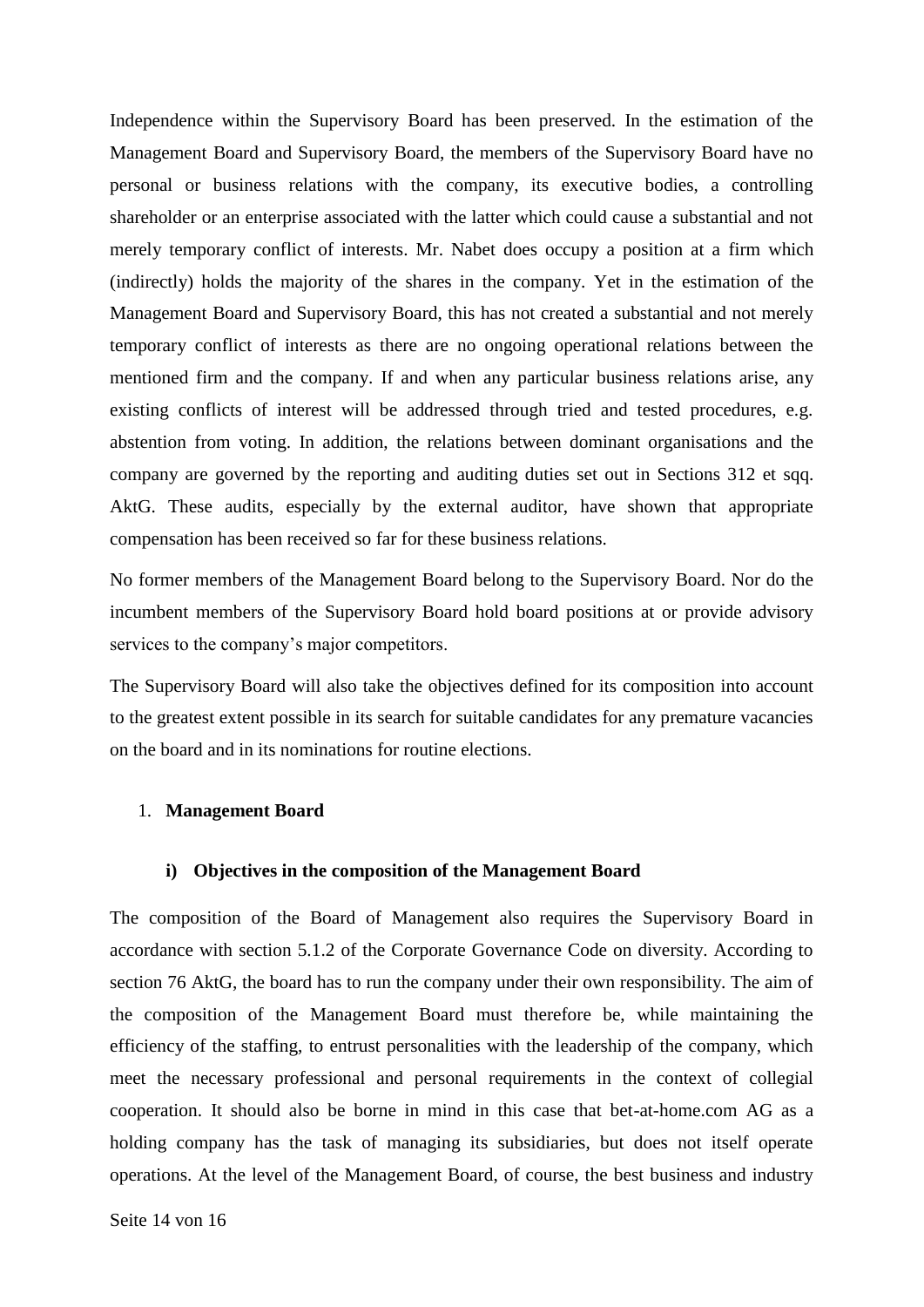knowledge, including the regulatory framework in the target markets, is indispensable. Since the bet-at-home.com AG Group operates exclusively as an online provider, knowledge in this area is also of paramount importance. As explained above, in the context of the concept of diversity, the Management Board should not be complemented with women until 31.12.2018.

## **ii) Status of implementation**

The present composition of the Management Board currently reflects the professional and personal requirements that the Supervisory Board is convinced:

Mr. Franz Ömer, one of two members of the Management Board, worked in international consulting for Business Process Reengineering after studying Software Engineering at Softwarepark Hagenberg, Austria. He is the founder of various technology and gaming companies, including bet-at-home.com AG. He has been a member of the bet-at-home.com Group's management team since its foundation and has a wealth of experience in online sports betting and online gaming in particular.

Mr. Michael Quatember worked for KPMG Austria in auditing and consulting for eleven years after completing his studies in business administration. From February 2009 to October 2012, he was Head of Finance and Accounting within the bet-at-home.com AG Group. On November 1, 2012, he was appointed to the Management Board. He has also gained his now nine years of comprehensive industry experience and brings about his previous activities further valuable skills in the work of the Board.

# IV. **Shareholdings of the Management Board and Supervisory Board**

At 31.12.2017, members of the Management Board and Supervisory Board directly or indirectly held the following shares:

## 1. **Management Board**

Franz Ömer: 1.00% of the share capital.

# 2. **Supervisory Board**

Members of the Supervisory Board do not hold any shares in the company.